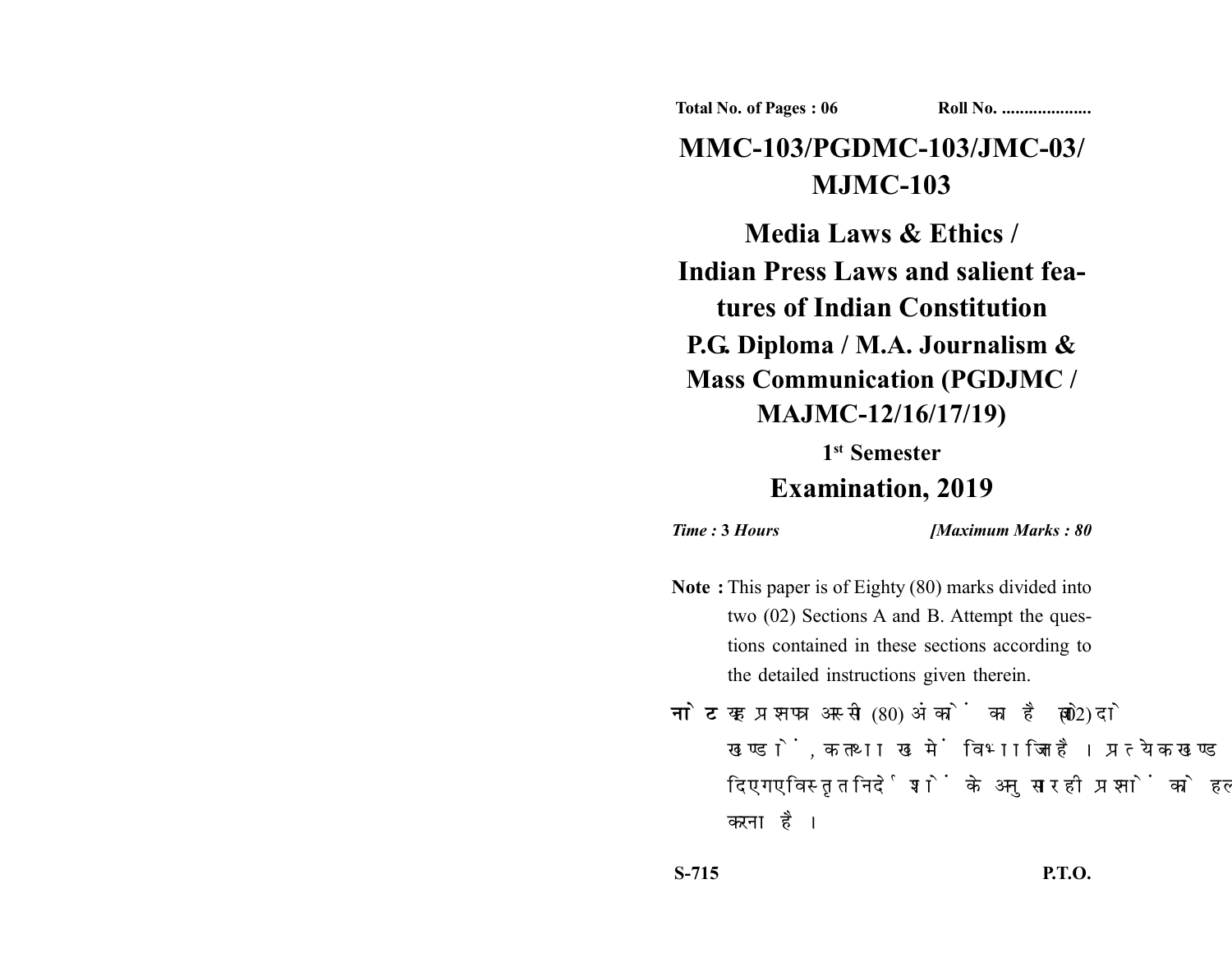**(4)(3)**

अवमानना कानून को स्पष्ट कीजिए। पत्रकारिता में इसके महत्व को रेखांकित कीजिए।

4. Define the Code of conduct in Journalism. What codes should be followed by a journalist?

पत्रकारिता की आचार संहिता की व्याख्या कीजिए। यह भी बताइए कि एक पत्रकार को किन आचार नियमों का पालन करना चाहिए?

5. Explain the various laws a journalist must know. एक पत्रकार को कौन-कौन से कानूनों को जानना चाहिए? स्पष्ट कीजिए।

#### **Section–B /**

(Short-Answer-Type Questions) **/** 

- **Note :** Section 'B' contains Eight (08) short-answertype questions of Seven (07) marks each. Learners are required to answer any Five (05) questions only. **(5×7=35)**
- नोट: खण्ड'ख'में आठ (08) लघु उत्तरों वाले प्रश्न दिये गये हैं, प्रत्येक प्रश्न के लिए सात (07) अंक निर्धारित हैं। शिक्षार्थियों को इनमें से केवल पाँच (05) प्रश्नों के उत्तर देने हैं।

1. Explain why the Official Secrets Act is needed today.

शासकीय गुप्त बात अधिनियम आज क्यों जरूरी है, व्याख्या कोजिए।

- 2. Differentiate between libel and Slander. अपमान और निंदालेख में क्या अंतर है?
- 3. Explain why the Right to Information is needed today?

स्पष्ट कीजिए कि क्यों आज सूचना का अधिकार जरूरी है?

- 4. What changes do you envisage in IT Act? सूचना-प्रौद्योगिकी कानून में आप कौन-कौन से परिवर्तन जरूरी समझते हैं?
- 5. Describe the duties and Rights of Press Council of India.

भारतीय प्रेस परिषद के अधिकार और कर्तव्यों पर प्रकाश डालिए।

6. Why the Press Commissions were constituted? Explain in short.

प्रेस कमीशन क्यों स्थापित किया गया था? व्याख्या